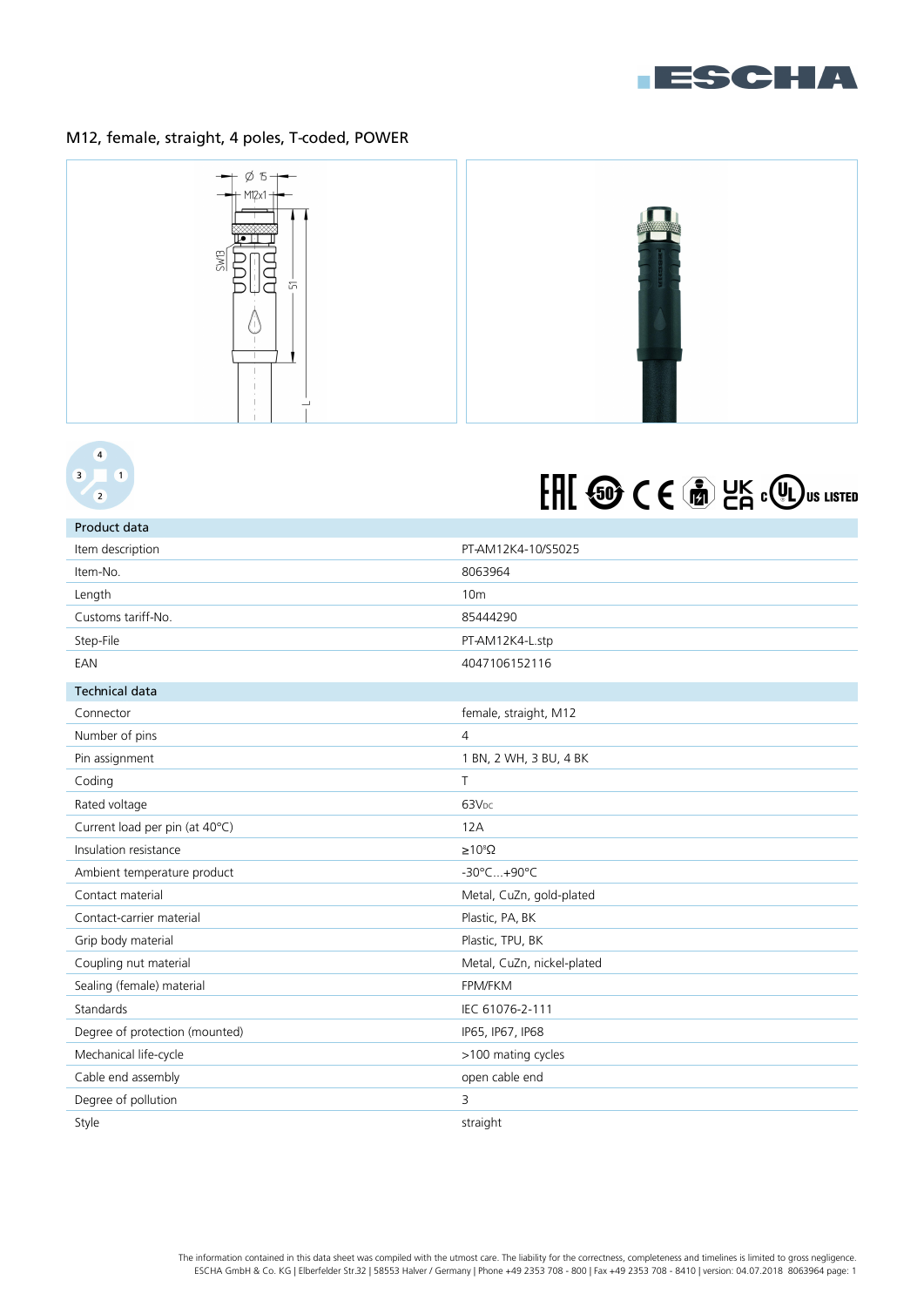

## Cable **Cable Cable PUR, UL, S5025, 2,5mm<sup>2</sup>**

High flexible and oil-resistant, halogen-free control cables for fixed-wired dynamic drag-chain applications with average loads. The PUR outer jacket is firm and resistant to high mechanical stresses like grinding or abrasion. They are adapted for applications in automation, load circuits of industrial machinery, automatic assembly- and placement machinery, especially in wet areas of machine tools and transfer lines. The cables meet the UL and CSA requirements.

| Outer diameter of jacket        | 11.00 mm                                                                                                                                                                                                                                        |
|---------------------------------|-------------------------------------------------------------------------------------------------------------------------------------------------------------------------------------------------------------------------------------------------|
| Cable-jacket material           | <b>PUR</b>                                                                                                                                                                                                                                      |
| Jacket color                    | BK, similar RAL9005                                                                                                                                                                                                                             |
| Wire cross-section              | $4 \times 2.5$ mm <sup>2</sup>                                                                                                                                                                                                                  |
| Wire insulation material        | <b>PP</b>                                                                                                                                                                                                                                       |
| Wire colors                     | BN, WH, BU, BK                                                                                                                                                                                                                                  |
| Wire structure                  | extra finely stranded class 6                                                                                                                                                                                                                   |
| Bending radius (fixed)          | $4 \times \emptyset$ -cable                                                                                                                                                                                                                     |
| Bending radius (repeated)       | $7.5 \times \emptyset$ -cable                                                                                                                                                                                                                   |
| Temperature range (repeated)    | $-40^{\circ}$ C $+80^{\circ}$ C                                                                                                                                                                                                                 |
| Temperature range (fixed)       | $-40^{\circ}$ C $+80^{\circ}$ C                                                                                                                                                                                                                 |
| Temperature range (UL repeated) | $-40^{\circ}$ C $+80^{\circ}$ C                                                                                                                                                                                                                 |
| Temperature range (UL fixed)    | $-50^{\circ}$ C $+80^{\circ}$ C                                                                                                                                                                                                                 |
| Drag chain-application          | > 8 Mio. cycles                                                                                                                                                                                                                                 |
| Halogen-free                    | Yes                                                                                                                                                                                                                                             |
| Rated voltage cable             | VDE U0/U: 600V/1000V                                                                                                                                                                                                                            |
| Special features                | flame retardant, seawater resistant, recyclable, LABS free, RoHs compliant,<br>acid- and alkali resistant, ozone resistant, UV resistant, drag chain-adap-<br>ted, welding sparks resistant, halogen free, oil resistant, high flexibility, mi- |



## 1: Base curve

crobes resistant

2: Derived curve according to DIN 60512-5-2 with correction factor 0,8

## UL installation note

https://www.escha.net/media/pdf/ESCHA\_Kundeninformation\_M12x1\_POWER\_UL\_2020.pdf

| Classification |          |
|----------------|----------|
| eCl@ss 6.0     | 27279218 |
| eCl@ss 7.0     | 27279218 |
| eCl@ss 8.0     | 27279218 |
| eCl@ss 9.0     | 27060311 |
| ETIM 5.0       | EC001855 |
| ETIM 6.0       | EC001855 |